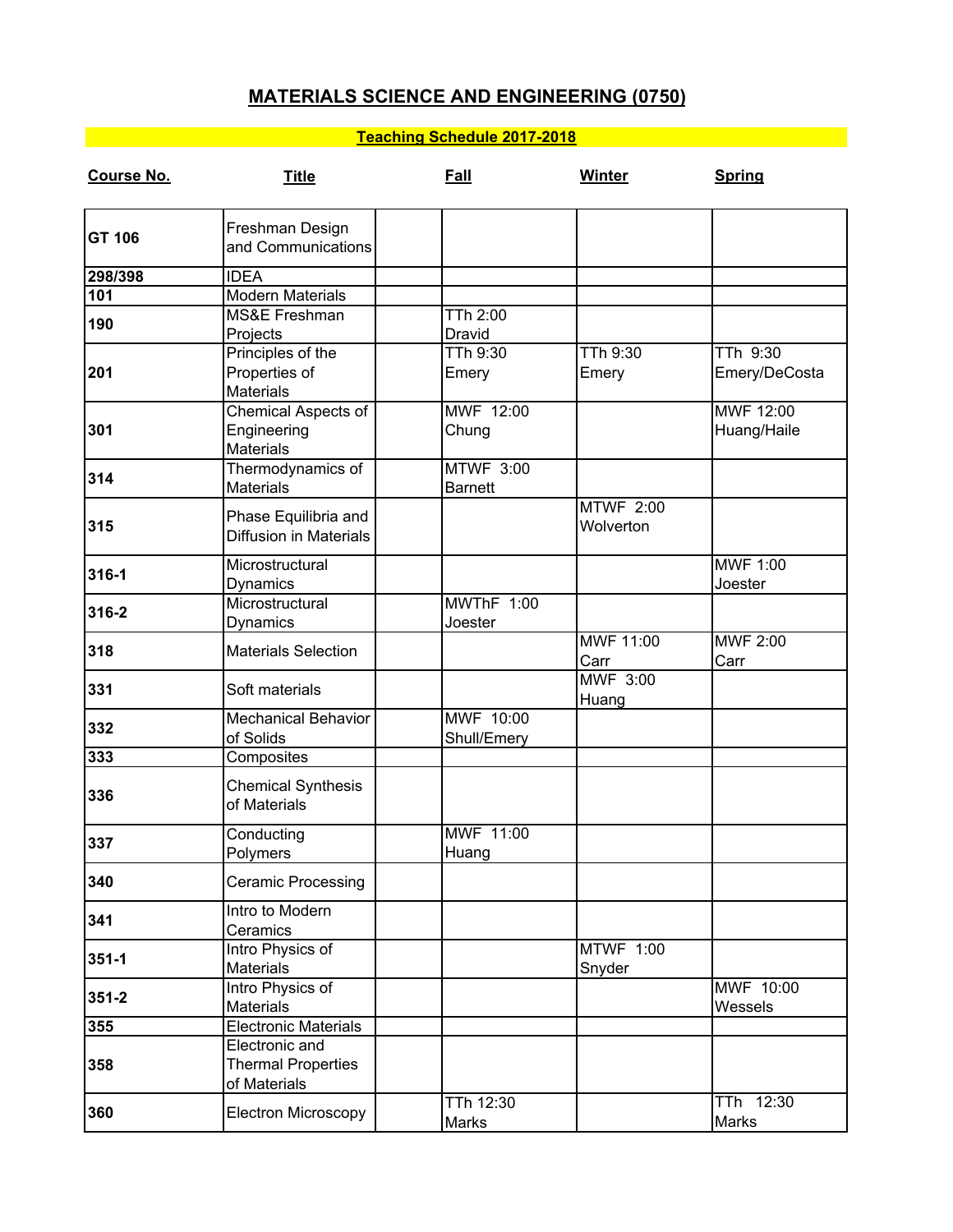| 361 | Crystallography &                                                                                          |                             | MWF 12:00             |                                  |
|-----|------------------------------------------------------------------------------------------------------------|-----------------------------|-----------------------|----------------------------------|
|     | <b>Diffraction</b>                                                                                         |                             | Bedzyk/Emery          |                                  |
| 362 | Point, Line & Planar<br>Imperfections                                                                      |                             |                       |                                  |
| 370 | <b>BioMaterials</b>                                                                                        |                             |                       |                                  |
| 371 | Biominerals:<br>Hierarchichal<br>Architecture and<br>Function                                              |                             | TTh 12:30<br>Joester  |                                  |
| 372 | Engineering<br><b>Strategies in Tissue</b><br>Engineering and<br>Regenerative<br>Medicine                  |                             |                       |                                  |
| 376 | Nanomaterials                                                                                              | MWF 12:00<br>Lauhon         |                       |                                  |
| 380 | Intro to Surface<br>Science &<br>Spectroscopy                                                              |                             | MWF 9:00<br>Guisinger |                                  |
| 381 | <b>Energy Materials</b>                                                                                    |                             | TTh 11:00<br>Dunand   |                                  |
| 382 | <b>Fuel Cells</b>                                                                                          |                             |                       | MWF 12:00<br>Barnett             |
| 385 | Electronic and<br><b>Thermal Properties</b><br>of Materials                                                |                             |                       | <b>MWF 3:00</b><br>Snyder        |
| 390 | <b>Materials Design</b>                                                                                    |                             |                       | MWF 11:00<br>Olson/Rondinelli    |
| 391 | Process Design                                                                                             | MWF 3:00<br>Chung           |                       |                                  |
| 394 | Honors Project                                                                                             | <b>TBA</b>                  | <b>TBA</b>            | <b>TBA</b>                       |
| 395 | <b>Special Topics:</b><br>Materiality of Art and<br>Archaeo                                                | TTh 9:30<br>Terpstra/Walton |                       |                                  |
| 395 | <b>Magnetic Properties</b><br>of Materials                                                                 |                             |                       |                                  |
| 395 | <b>Mechanical Modeling</b>                                                                                 |                             |                       |                                  |
| 395 | <b>Special Topics</b>                                                                                      |                             | TTh 9:30<br>Chang     |                                  |
| 395 | <b>Special Topics:</b><br>Engineering<br>Strategies in Tissue<br>Engineering &<br>Regenerative<br>Medicine |                             |                       |                                  |
| 395 | <b>Special Topics:</b><br>Electronic and<br><b>Thermal Properties</b><br>of Materials                      |                             |                       |                                  |
| 395 | <b>Special Topics:</b><br><b>Bioelectrics</b>                                                              |                             |                       | <b>TTh 9:30</b><br>Rogers/Rivnay |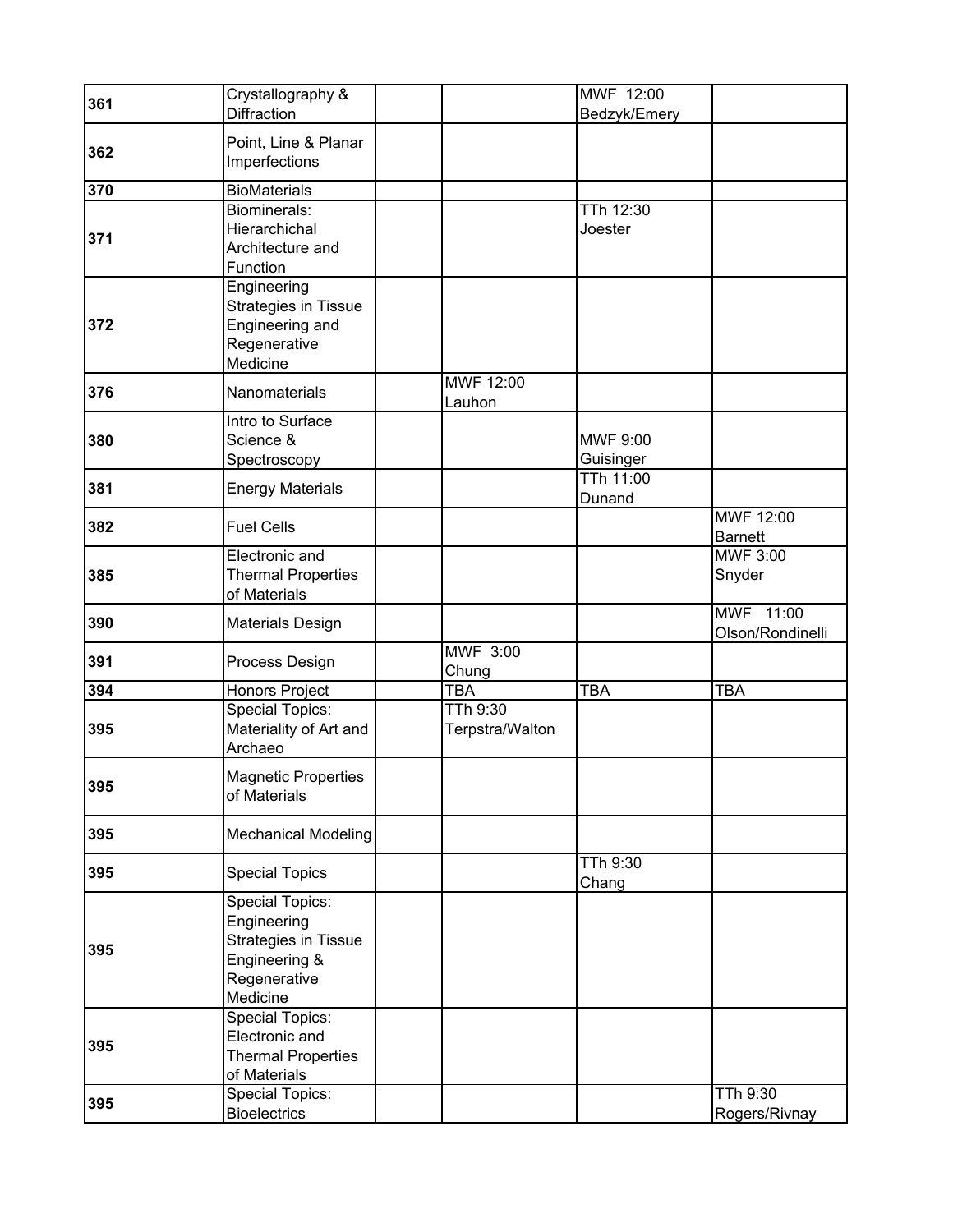| 396 | Senior Project MS&E                                                                             | W 2:00                     | W 2:00                           | $W$ 2:00                                  |
|-----|-------------------------------------------------------------------------------------------------|----------------------------|----------------------------------|-------------------------------------------|
|     |                                                                                                 | Stair                      | Stair                            | Stair                                     |
|     | Introduction to                                                                                 |                            |                                  |                                           |
| 398 | Plasma Sci. and                                                                                 |                            |                                  |                                           |
|     | Processing Tech.                                                                                |                            |                                  |                                           |
| 399 | <b>Special Projects</b><br>MS&E                                                                 | <b>TBA</b>                 | <b>TBA</b>                       | <b>TBA</b>                                |
| 401 | <b>Chemical and</b><br>Statistical<br>Thermodynamics of<br><b>Materials</b>                     | <b>MWF 9:00</b><br>Luijten |                                  |                                           |
| 402 | Structure of<br>Crystalline and<br>Noncrystalline<br><b>Materials</b>                           | MWF 10:00<br>Wessels       |                                  |                                           |
| 404 | Imperfections in<br><b>Materials</b>                                                            |                            | <b>MWF 1:00</b><br>Seidman/Haile |                                           |
| 405 | Physics of Solids                                                                               |                            |                                  | <b>MTWF 1:00</b><br><b>Hersam</b>         |
| 406 | Symmetry and<br>Mechanical<br>Properties of<br><b>Materials</b>                                 |                            |                                  | <b>MWF 2:00</b><br>Dunand/Emery           |
| 408 | Phase<br>Transformations in<br><b>Materials</b>                                                 |                            | <b>MTWF 10:00</b><br>Voorhees    |                                           |
| 411 | Phase<br>Transformations in<br>Crystalline Materials                                            |                            |                                  | <b>TTh 9:30</b><br>Voorhees/Wolvert<br>on |
| 415 | <b>Fundamentals of</b><br>Thin Film Materials                                                   |                            | MWF 12:00<br><b>Barnett</b>      |                                           |
| 416 | Kinetics                                                                                        |                            |                                  | TTh 2:00, W 8:30<br>Seidman               |
| 434 | Fracture of Brittle<br>Solids                                                                   |                            |                                  |                                           |
| 435 | <b>High Temperature</b><br><b>Materials</b>                                                     |                            |                                  |                                           |
| 445 | High Polymer<br>Science                                                                         | TTh 4:00<br>Olvera         |                                  |                                           |
| 451 | Physics of Materials                                                                            | <b>MTWF 1:00</b><br>Hersam |                                  |                                           |
| 452 | Special Topics in<br>Solid State Physics<br>of Materials:<br>Optoelectronic<br><b>Materials</b> | TTh 2:00<br>Rondinelli     |                                  |                                           |
| 455 | Physcis of<br>Nanostructures                                                                    |                            | TTh 11:00<br>Wessels             |                                           |
| 456 | Functional<br>Metamaterials                                                                     |                            |                                  |                                           |
| 458 | Computational<br>Materials Science                                                              |                            | MTWF 9:00<br>Wolverton           |                                           |